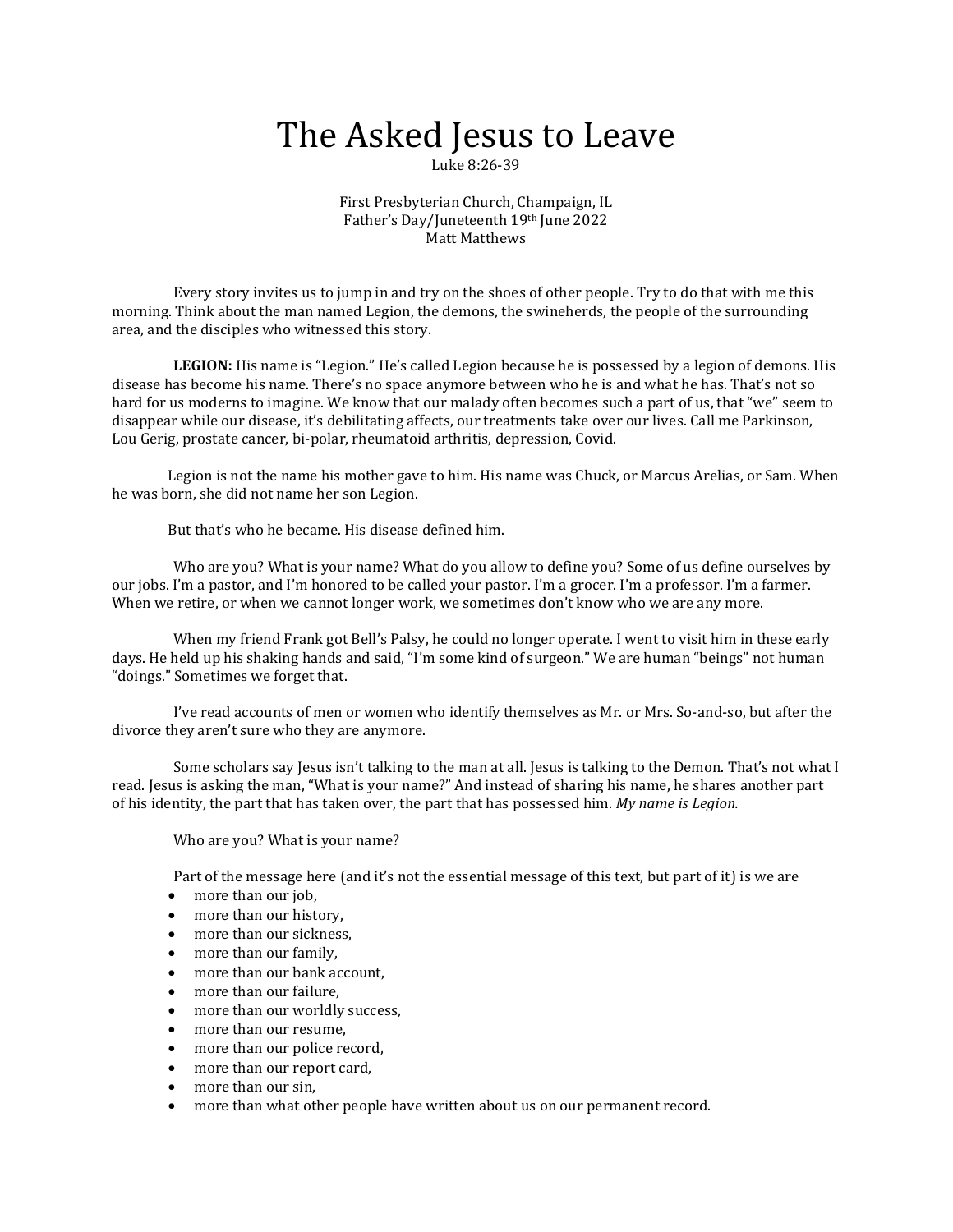We are more than that. We are more than enough.

 Jesus doesn't know the man's name, but Jesus already knows who the man is: *You are a child of God. You are my brother. You are created in God's image. You are beloved to God. You matter. You are important. You are loved. No matter what, you are loved.*

Jesus knows who this stranger is.

Jesus knows who we are.

And Jesus is here to tell us that God loves us, and we are called to love each other.

\* \* \*

 **THE DEMONS:** The Demons are terrified of Jesus. They know their place. They know that Jesus has power over them. They know they have no place in God's peaceable kin-dom. They know they can't win. They know their days are numbered.

\* \* \*

 **THE PIG HERDERS:** The swineherds/pig herders seem like innocent bystanders or, even, victims at first. (I don't think they are.) But when Jesus exorcises the demons and allows them to go into the pigs, the pigs jump into the sea and drown themselves, suddenly the pig herders have lost their livelihood. And they are not pleased.

They run into the city and bring a crowd. We learn a lot by what they say, do, and don't say.

\* \* \*

 **THE CROWDS:** The pig herders and the crowds from the city arrive on the scene. They see the man named "Legion." He is sitting there in his right mind. He's no longer naked and shrieking. He's no longer chained. He's whole, and sane, and present.

But the pigs? The pigs are dead.

 Jesus has turned the world upside down. One man is saved, yes, but all those pigs are lost. (This story echoes the story of Jesus leaving the whole flock in order to find the one lost lamb.) One man is made whole, but the livelihood of many men appears to be lost.

 The crowd is not happy for the man. The crowd doesn't rejoice for the man. The crowd doesn't thank Jesus. Nobody asks Jesus for an autograph. Nobody suggests that Jesus buy a cottage in town and set up shop. Nobody sings, "I once was lost, but now I'm found, was blind but now I see." Nobody hugs the healed man's neck. Nobody invites him to dinner. Nobody praises God.

The crowds and the pig herders are afraid.

The pig herders and the crowds were content with Legion's madness. They are not content with the change Jesus has wrought. If justice for one man means that we have to change our age-old patterns in this world, this is not acceptable.

(I'm thinking of the Jim Crow laws that ruled this country after the Civil War into my childhood. If the laws were going to change and all people could drink water from the same water fountain, then all of the people who made those signs that said "white only" would be put out of business. These business owners had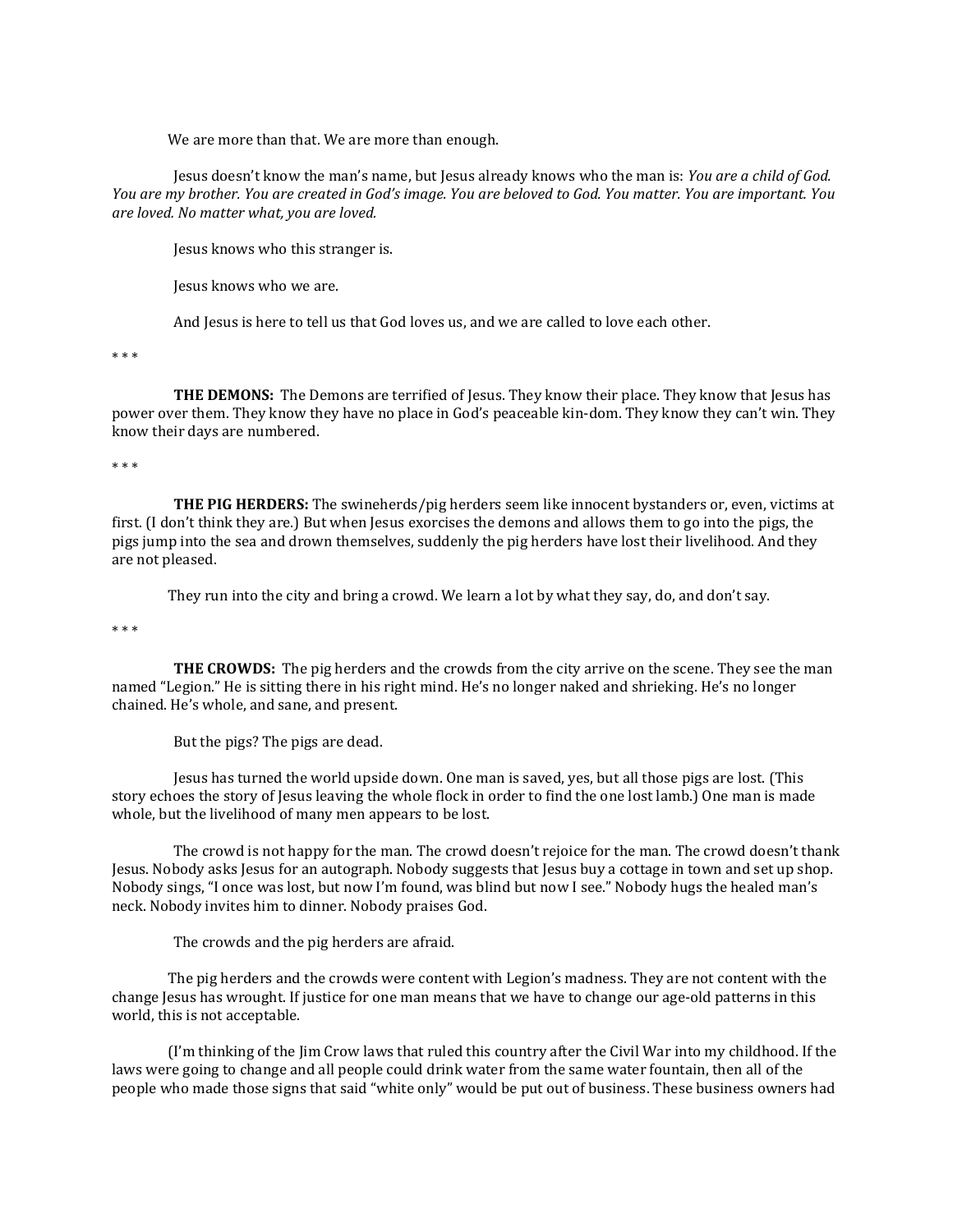something in common with the pig herders in our ancient story from the Bible. They both were mad at the change that God's love required.)

 Jesus is a theological bull in a china shop. If he sticks around, there's no telling what's going to break, what's going to change. We'll have to organize our government differently, our religious institutions differently, our businesses differently, our families differently. Jesus with his love, with his ideas of Justice, is going to turn our lives upside down.

 These fearful, narrow-minded citizens do the only thing that seems polite and sane to them: they ask Jesus to leave. They don't run him out of town, but we get the clear impression that, if need be, they will.

\* \* \*

 **THE DISCIPLES:** The disciples see in the story Jesus as a lover of the human soul. They see Jesus as a caring person. And, increasingly, his power convinces them he is the one he says he is: the Son of God.

The disciples hear the witness of the man once known as Legion. Legion tells them (and they see with their own eyes): *I was trapped and chained and out of my head, but Jesus set me free to love others and to serve others. Hallelujah! I once was lost but now I'm found, was blind but now I see!*

The disciples also see that Good News for some, isn't always good news for everybody. Increasingly in the stories of Luke's gospel, the disciples are seeing how the crowds and leaders of the day may get so fed up with Jesus that they might one day arrest him. If the crowds get mad enough, and if Jesus steps on enough toes, they might even crucify him.

\* \* \*

**US:** We've been invited into the story. What does this story mean for us?

This is a start for what it means to me.

The good news is that nothing is going to stop Jesus from loving the world clean. That's his calling. He's going to keep on keeping on. Wholeness, shalom, is his goal. Nothing is going to stop him from fulfilling his calling, not even crucifixion. God's love will abound, and God's love will abide. God's will will be done.

The man once named Legion, those disciples, and all the people Jesus influences are going to claim Jesus' calling. They are going to live that calling. And they are going to pass that calling to us.

Be hopeful. Be faithful. Be encouraged Get busy . . .

In Jesus' name,

AMEN.

Luke 8:26-39 26Then they arrived at the country of the Gerasenes, which is opposite Galilee. 27As he stepped out on land, a man of the city who had demons met him. For a long time he had worn no clothes, and he did not live in a house but in the tombs. 28When he saw Jesus, he fell down before him and shouted at the top of his voice, "What have you to do with me, Jesus, Son of the Most High God? I beg you, do not torment me"-29for Jesus had commanded the unclean spirit to come out of the man. (For many times it